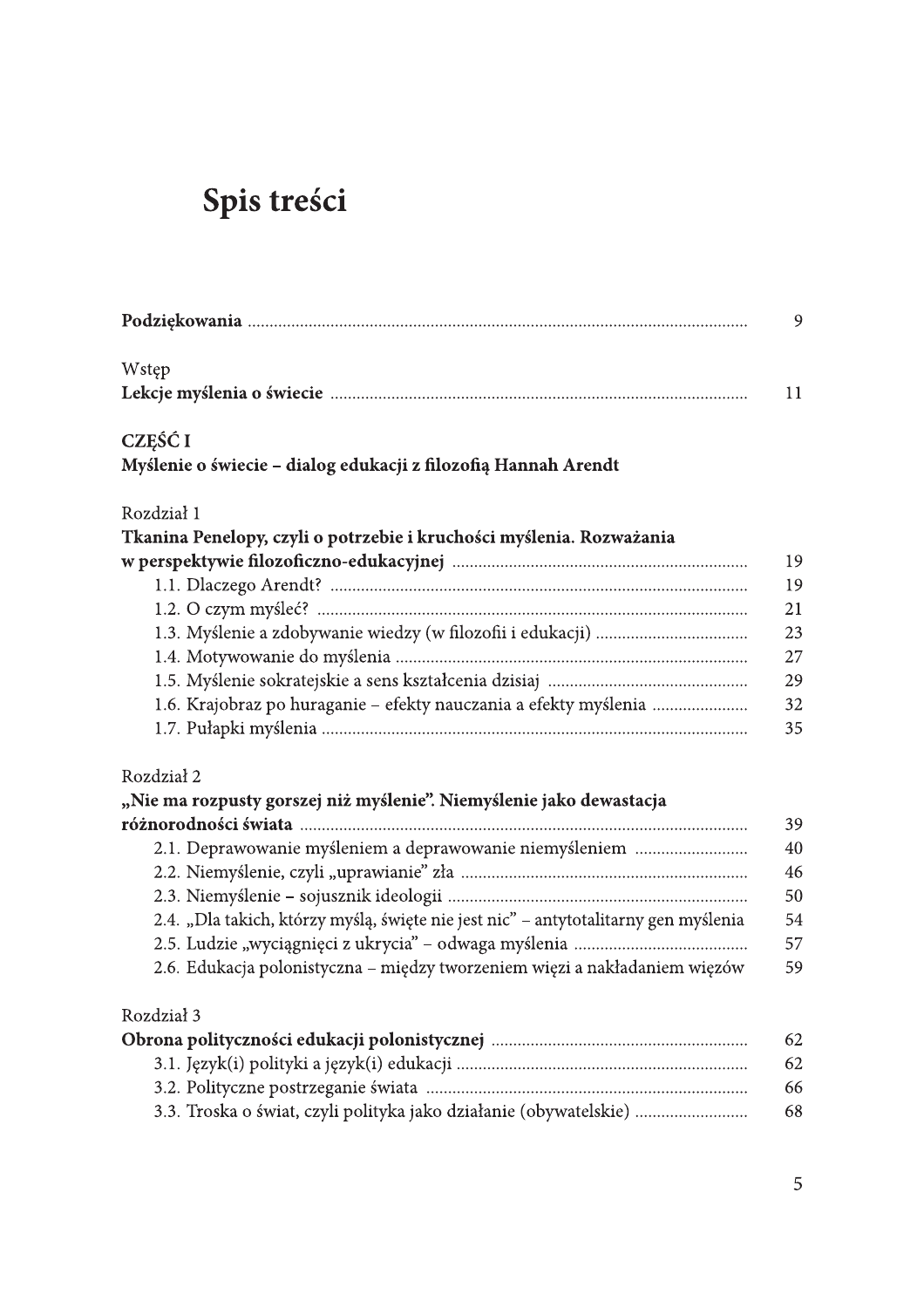| 72 |
|----|
|    |

## Rozdział 4

|                                                                      | 80 |
|----------------------------------------------------------------------|----|
|                                                                      | 80 |
| 4.2. Porządek społeczny jako wyzwanie dla wychowania obywatelskiego  | 83 |
| 4.3. Przestrzeń publiczna jako przestrzeń wychowania obywatelskiego  | 90 |
| 4.4. Szacunek, odpowiedzialność i odwaga – aksjologia obywatelskości | 93 |
|                                                                      | 98 |
|                                                                      |    |

## CZĘŚĆ II

## Myślenie jako pragnienie sensu - w stronę edukacji obywatelskiej

#### Rozdział 5

| Diagnozy współczesności - wyzwania dla koncepcji wychowania obywatelskiego   | 103 |
|------------------------------------------------------------------------------|-----|
|                                                                              | 103 |
| 5.2. U źródeł koncepcji metodycznej. Dydaktyczne odczytania wyzwań współ-    |     |
|                                                                              | 112 |
| 5.2.1. Obserwacja świata z perspektywy wewnątrzszkolnej                      | 113 |
| 5.2.2. Od obserwacji świata do diagnozowania wyzwań edukacyjnych             | 118 |
| 5.3 Różnorodność jako problem, czyli kilka myśli na temat wielokulturowości  |     |
|                                                                              | 128 |
| 5.4. Mapa współczesnego świata, czyli odkrywanie znaczenia przestrzeni       | 137 |
| 5.5. Uczeń jako obywatel świata, czyli o czytaniu mapy na lekcji języka pol- |     |
|                                                                              | 140 |
|                                                                              |     |
| Rozdział 6                                                                   |     |
|                                                                              | 147 |
|                                                                              | 147 |
| 6.2. Rzeczywistość opisana czy wykreowana? Europejskość a orientalizm        | 149 |
| 6.3. Europejskość w edukacji polonistycznej – kłopoty z pojęciem             | 152 |
|                                                                              | 156 |
| 6.5. Szkoła czytania współczesności według Przemysława Czaplińskiego         |     |
|                                                                              | 158 |
|                                                                              | 162 |
|                                                                              |     |

## Rozdział 7

| Szkolna narracja o uchodźcach (przykład refleksji obywatelskiej) | -171  |
|------------------------------------------------------------------|-------|
|                                                                  | - 171 |
|                                                                  | - 175 |
|                                                                  | 179   |
|                                                                  | 184   |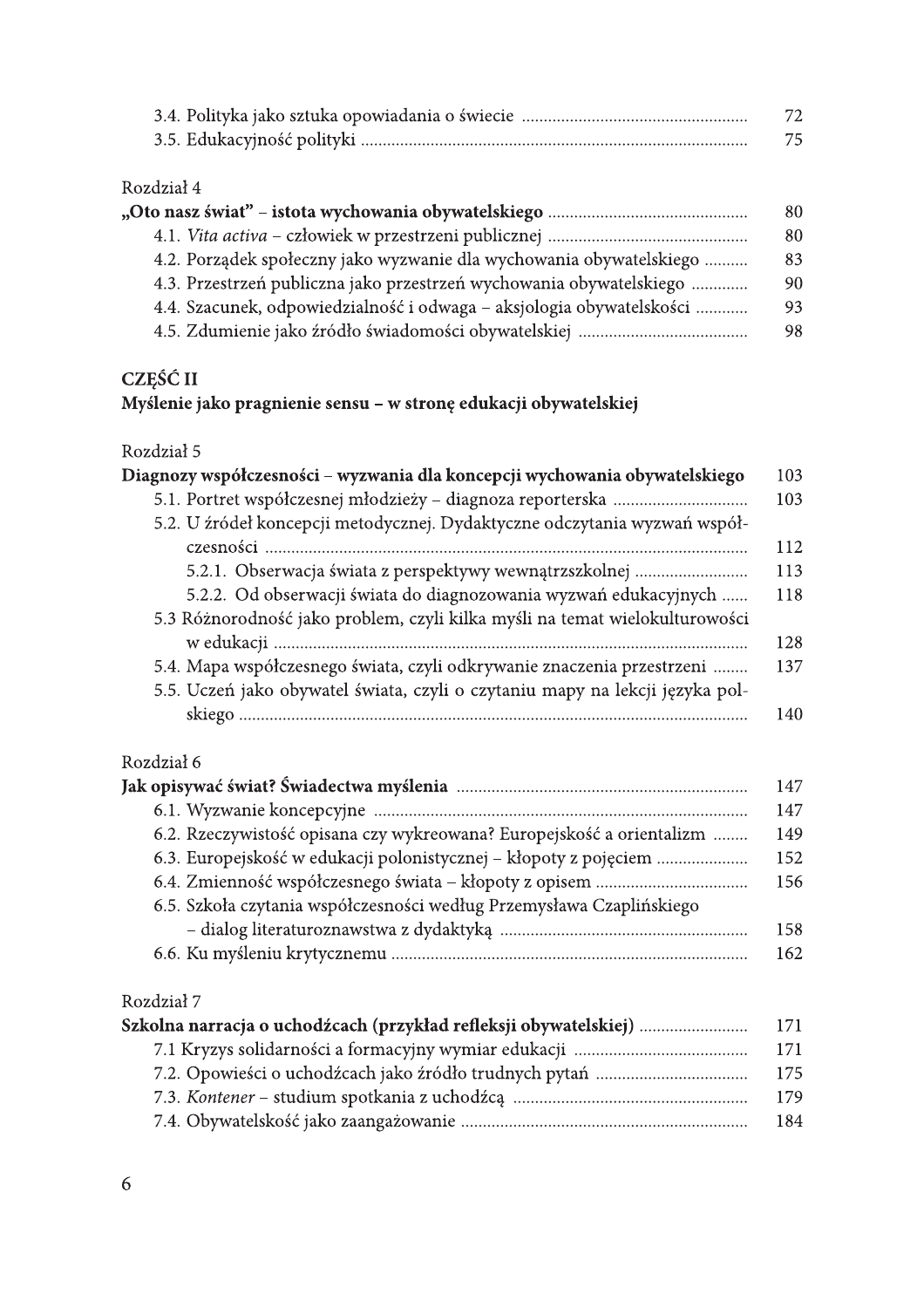## Część III

## Jaki jest świat... Reporterskie egzemplifikacje

#### Rozdział 8

|                                                                         | 191 |
|-------------------------------------------------------------------------|-----|
|                                                                         | 191 |
|                                                                         | 192 |
|                                                                         | 195 |
|                                                                         | 196 |
|                                                                         | 199 |
|                                                                         | 201 |
| 8.3. Reporterskie myślenie – studium czterech przykładów (wprowadzenie) | 209 |

#### Rozdział 9

| Reporterski egzystencjalizm. Trębacz z Tembisy. Droga do Mandeli |      |
|------------------------------------------------------------------|------|
|                                                                  | 211  |
|                                                                  | 211  |
|                                                                  | 213  |
|                                                                  | 215  |
|                                                                  | 2.17 |

## Rozdział 10

| Inność a obcość – (foto)reporterskie fascynacje niepoznawalnością świata. |      |
|---------------------------------------------------------------------------|------|
|                                                                           | 22.1 |
|                                                                           | 221  |
|                                                                           | 225  |
|                                                                           | 226  |
|                                                                           | 228  |
|                                                                           |      |

#### Rozdział 11

| Odzyskiwanie pamięci w reportażach Małgorzaty Szejnert (na przykładzie |               |
|------------------------------------------------------------------------|---------------|
|                                                                        | 232           |
|                                                                        | 233           |
|                                                                        | 234           |
|                                                                        | 236           |
|                                                                        | 238           |
|                                                                        | 239           |
| Rozdział 12                                                            |               |
| Tajemnice zła i pamięci w Jakbyś kamień jadła Wojciecha Tochmana       | 243           |
|                                                                        | 244           |
|                                                                        | $\sim$ $\sim$ |

| -246  |
|-------|
| - 250 |
| 251   |